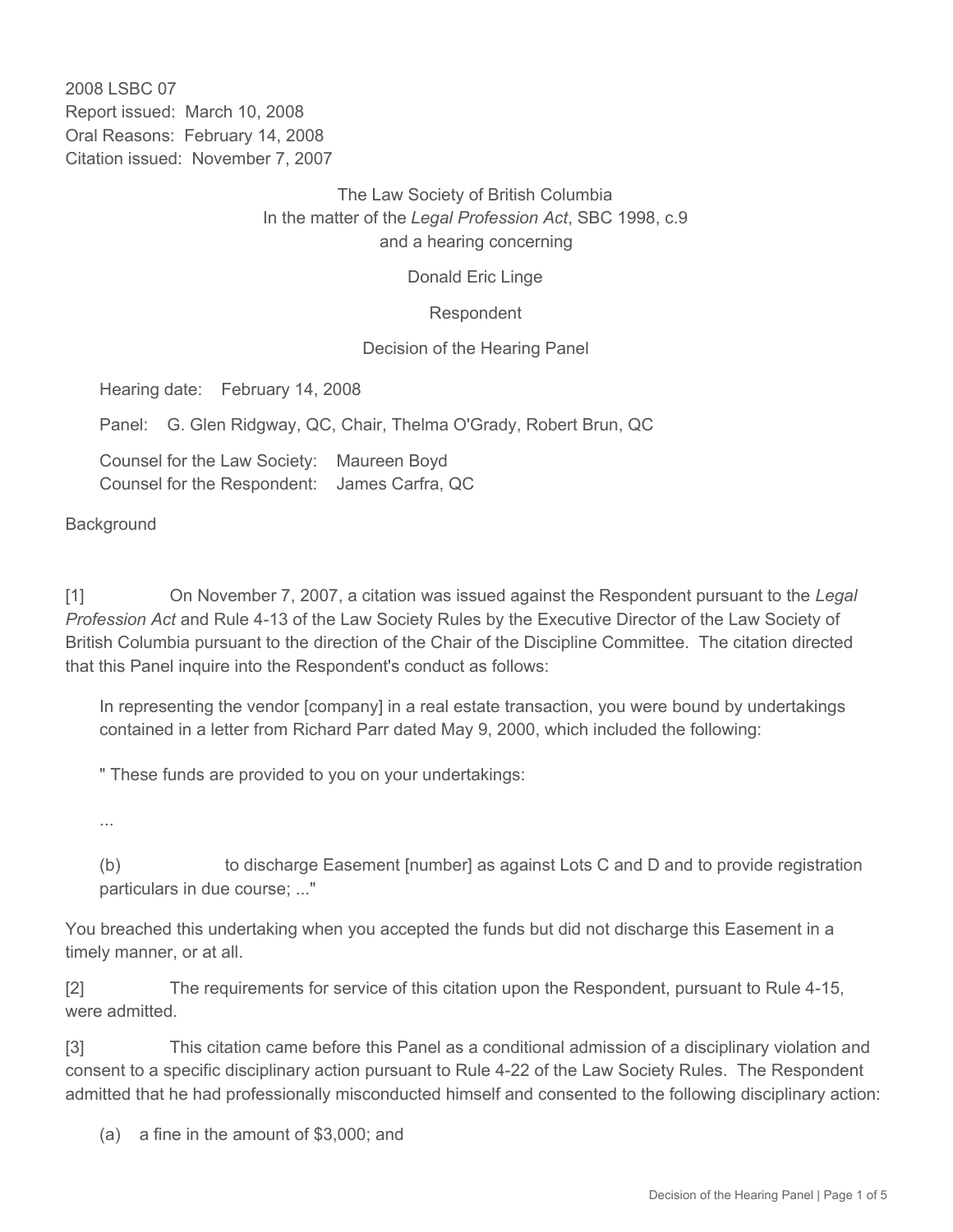(b) costs in the amount of \$2,000.

Statement of Agreed Facts

[4] A Statement of Agreed Facts was filed in these proceedings. The Statement of Agreed Facts provided as follows:

1. On July 13, 1977, the Respondent was admitted to the Bar of British Columbia.

2. From May 1, 2002, the Respondent has practised as a sole practitioner in Victoria, British Columbia. He previously practised with Linge, Carr, & Buchan from 1981 to September, 2001.

3. In or about 2000, the Respondent was retained to act in a real estate transaction by the vendor, [company] (the " Vendor" ). In this transaction, the Vendor sold property, including Lots A, C and D of Section [number], [District], Plan [number] (together, the " Properties" ) to the City of L (the " Purchaser" ).

4. An Easement was registered as a charge against the title to each of the Properties under [number] (the " Easement" ). The Easement provided driveway access to I Road for the benefit of the dominant tenement and its terms provided that it would be released at such time as alternate road and services access to I Road had been constructed. The Easement was not a permitted charge on title to the Properties pursuant to the contract of purchase and sale between the Vendor and the Purchaser.

5. On or about May 5, 2000, Richard Parr of Lidstone Yang Anderson wrote to the Respondent regarding the closing procedure in the sale of the Properties. In this letter Mr. Parr advised that he was seeking instructions in respect of the Easement registered against Lots C and D of the Properties.

6. On or about May 9, 2000, Richard Parr wrote to the Respondent, enclosing a copy of a trust cheque made payable to Linge, Carr & Buchan in trust, in the amount of \$207,994.52 (the " Funds" ), which Funds had been deposited to the trust account of Linge, Carr & Buchan at CIBC, and further advising that the Funds were provided to the Respondent on his undertaking, *inter alia*:

(a) [sic] to discharge Easement [number] as against Lots C and D and to provide registration particulars in due course.

(the " Undertaking" )

7. On or about May 17, 2000, the Respondent submitted to the Land Title Office an application to discharge the Easement from the Properties.

8. On or about May 23, 2000, the Land Title Office issued a Notice Declining to Register in respect of the application to discharge the Easement from the Properties.

9. Because he does not have his old files, the Respondent cannot be precise about when the funds were released from trust but says that they were undoubtedly released between May 17, 2000 and prior to notification on May 23, 2000 that the application to discharge the Easement was declined.

10. On or about May 25, 2000, the Respondent advised Mr. Parr by fax that he had received a "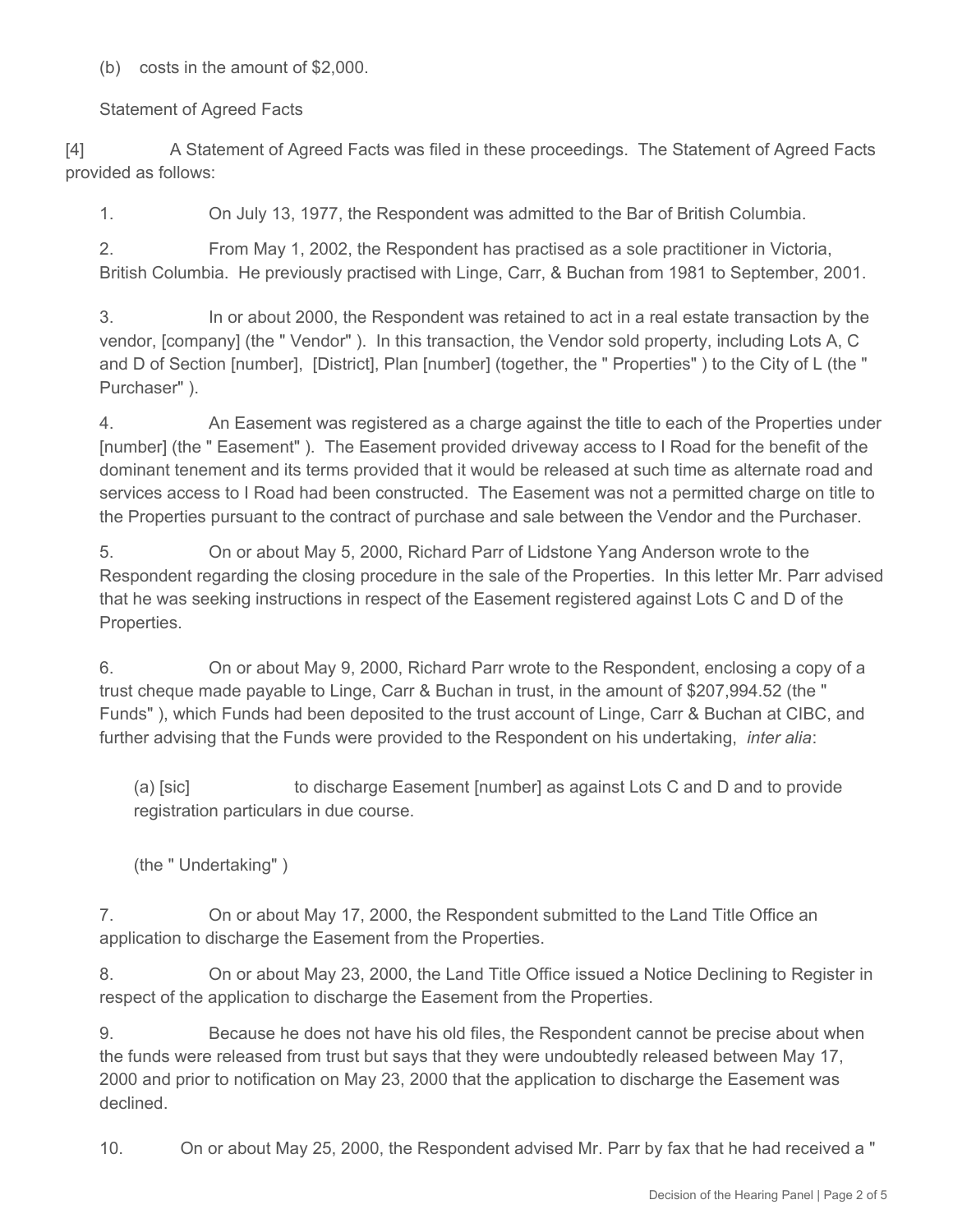defect notice" from the Land Title Office with respect to the application to discharge the Easement. In this fax he wrote:

In order to discharge the Easement we will need all parties to sign. Do you wish us to do so? We will, if you wish, to ensure our undertaking is fulfilled. Please advise.

11. Mr. Parr did not release the Respondent from the Undertaking.

12. On or about July 25, 2000, Mr. Parr wrote to the Respondent by fax requesting when he could expect to receive discharge particulars in respect of the Easement.

13. On August 17, 2000, the Respondent advised Mr. Parr in writing that he was preparing a new discharge for all parties to sign.

14. On or about February 2002, the Respondent commenced to practise law as a sole practitioner. He had been expelled from his previous partnership in September 2001, and was unable to take or obtain a copy of the file related to this matter.

15. On or about October 29, 2002, Mr. Parr wrote to the Respondent regarding the discharge of the Easement, in which Mr. Parr requested that the Respondent " attend to this matter without delay" and further wrote:

Please also provide us with a letter setting out the steps you will take, and the dates by which you will complete the steps, to expeditiously obtain discharge of the [E]asement from the owners of the 9 lots no longer owned by the [Vendor].

16. Following this letter dated October 29, 2002, Mr. Parr and the Respondent spoke by telephone on at least two occasions in 2002 in which the Respondent advised Mr. Parr that he was taking steps to discharge the Easement.

17. On or about January 8, 2007, Francesca Marzari, a lawyer at Lidstone, Young, Anderson, called the Respondent and spoke to him by telephone regarding discharge of the Easement.

18. On or about February 14, 2007, Ms. Marzari made a complaint (the " Complaint" ) to the Law Society in respect of the Respondent's failure to comply with his Undertaking to discharge the Easement.

19. On or about February 16, 2007, the Respondent responded to the Law Society with respect to the Complaint. In this letter the Respondent stated that:

I advise that this transaction completed when I was in my former practice. As a result of not having any of my files from my previous practice I confirm that I did not have any of the information required to complete this matter. I do advise that I have requested from Mr. Parr, on at lease [sic] two occasions, material from him in order that I may conclude the undertaking as set out in the original correspondence and documentation.

The Respondent also confirmed that he would take steps to conclude this matter and fulfill the Undertaking.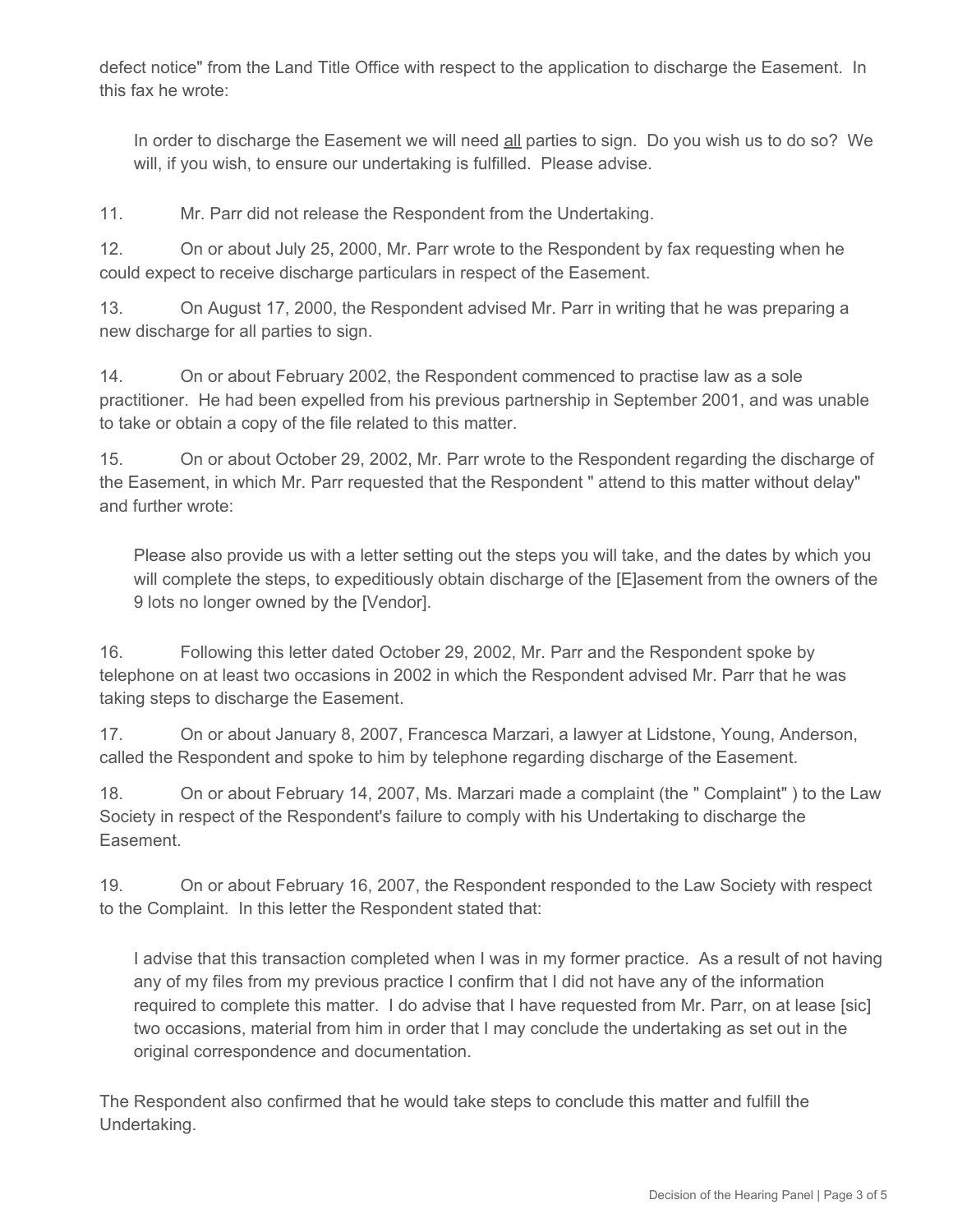20. The Respondent provided further written responses to the Law Society on March 20, 2007, April 16, 2007, May 8, 2007 and June 28, 2007.

21. In May 2007, the Discipline Committee directed that the Respondent undergo a Practice Review, which was conducted May 17, 2007 and reported upon on May 31, 2007. The Respondent related that he had been undergoing a marriage breakdown and financial difficulties for some time in the 1990s but, by 2000 and 2001, his life was essentially in chaos. [Personal information of a third party deleted.] He was also undergoing serious financial problems. In addition, after returning from a vacation in September 2001, he was in effect dismissed from the partnership and locked out of the premises. All of this is more particularly recited in the Respondent's letter to the Law Society of June 28, 2007.

22. The Respondent also points out that the failure to discharge the Easement which underlies the breach of undertaking complaint here caused no hardship. The purpose of the Easement was to enable the City of L, as grantee, access to I Road until such time as the grantee had constructed an alternative road or service access. This, in fact, was accomplished by the City. This is not offered as an excuse for his breach of undertaking but simply to point out that no harm has been done.

23. In June 2007, the Respondent engaged, at his own expense, Richard Margetts, QC, to make application to the Court for a discharge of the easement pursuant to Section 35 of the *Property Law Act* on the basis that the Easement is now obsolete. In light of the acknowledgment of the City of L aforesaid that they consent to the removal of the Easement, it is anticipated that the application will be granted but the matter has become very complex by reason of the fact that both the dominant and servient properties have become subdivided into a significant number of parcels. Richard Margetts advises that, as a result, it will likely be several months before this matter is finally resolved.

24. It should also be noted that there was no further follow-up regarding the discharge of the Easement from Lidstone, Young, Anderson from December 2002 until Ms. Marzari's complaint of January 8, 2007.

25. The Respondent admits that in the course of representing the Vendor [company] in a real estate transaction, he was bound by an undertaking contained in the letter dated May 9, 2000 from Richard Parr, a term of which was that he discharge Easement [number] as against Lots C and D of the Properties and provide registration particulars in due course. The Respondent admits that he breached his Undertaking when he disbursed the funds but did not discharge the Easement. He admits that between late 2002 and February 2007 he took no significant steps to fulfill the Undertaking by discharging the Easement. He admits that this breach of undertaking constitutes professional misconduct.

[5] After considering the circumstances set out in the Statement of Agreed Facts and having heard the submissions of counsel, the Panel accepts the admission and finds the Respondent guilty of professional misconduct.

[6] The Panel finds the penalty proposed by the Respondent, and recommended by the Discipline Committee, to be appropriate in all of the circumstances.

- [7] It is accordingly ordered that the Respondent:
	- (a) pay a fine in the amount of \$3,000; and,